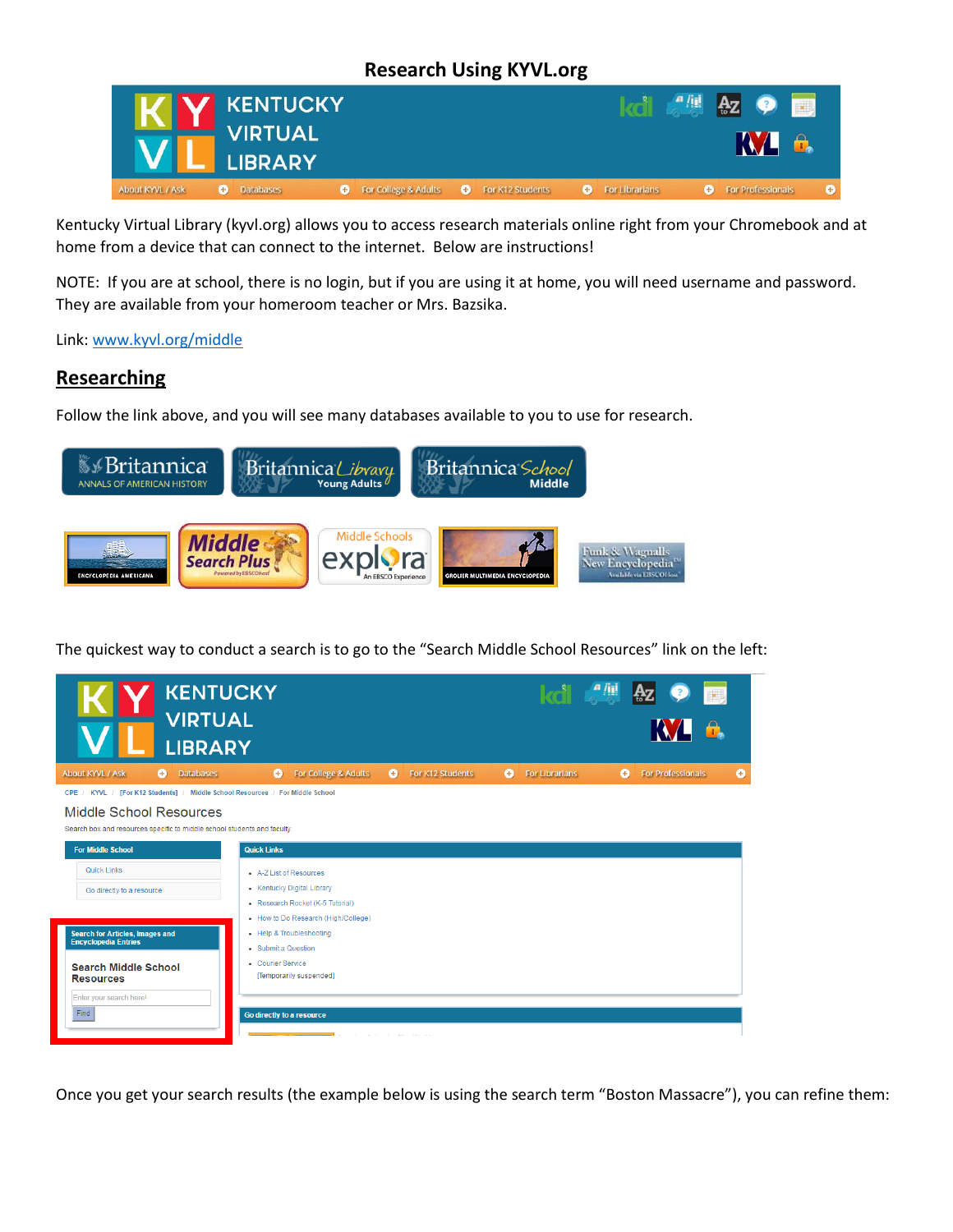

3. The moon and the Boston massacre. - Academic Journals (6,394)-bbs

 $\sqrt{2}$ 

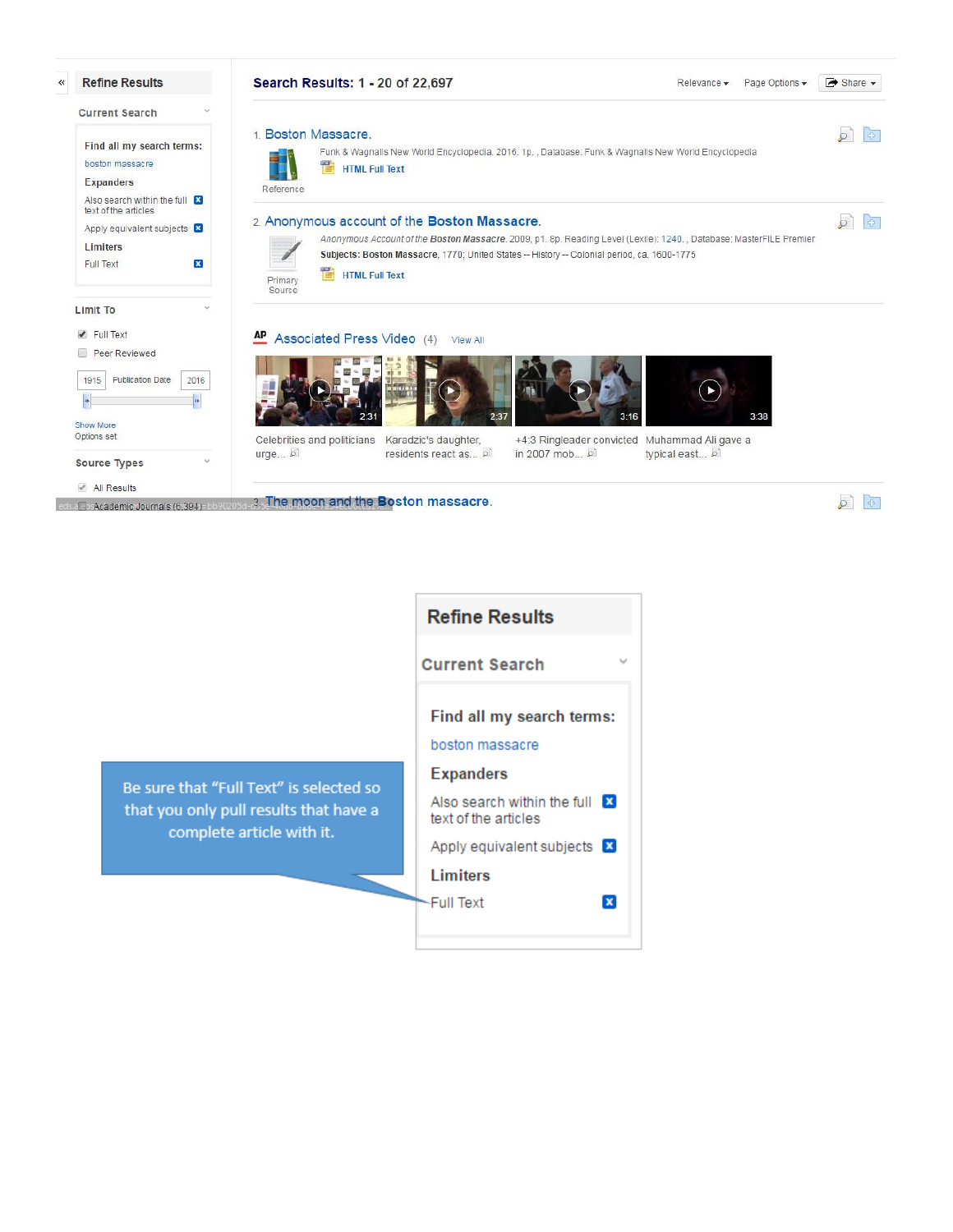

| Massacre in King Street.                                                                                                                                                                                                                                                                                   |              |
|------------------------------------------------------------------------------------------------------------------------------------------------------------------------------------------------------------------------------------------------------------------------------------------------------------|--------------|
| Authors: Clemens, Mark                                                                                                                                                                                                                                                                                     | . Database:  |
| Source: Cobblestone                                                                                                                                                                                                                                                                                        |              |
| Date: 2014                                                                                                                                                                                                                                                                                                 |              |
| <b>Publication Type: Periodical</b>                                                                                                                                                                                                                                                                        |              |
| Subjects: Boston Massacre, 1770; Sons of Liberty (Organization); Hutchinson, Thomas, 1711-1780                                                                                                                                                                                                             |              |
| Abstract: The article discusses the Boston Massacre of 1770, including the actions of the Sons of<br>Liberty group, the subsequent removal of soldiers from Boston, Massachusetts, by acting governor<br>Thomas Hutchinson, and the soldiers' defense by American lawyers John Adams and Josiah<br>Quincy. | eading Level |
| Database: MasterFILE Premier                                                                                                                                                                                                                                                                               |              |
| HTML Full Text   DDF Full Text   Add to folder<br><b>Detailed Record</b>                                                                                                                                                                                                                                   |              |